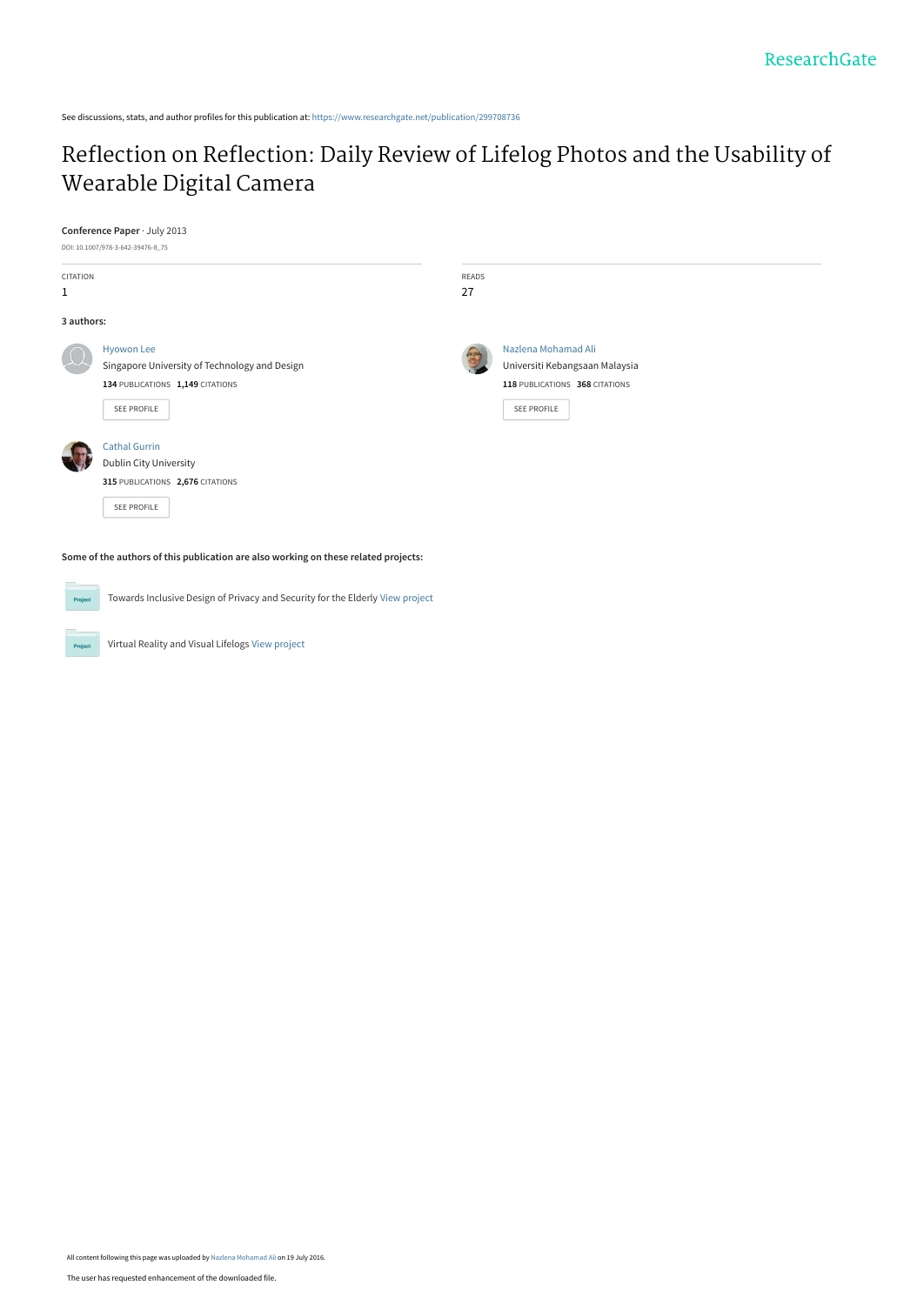## Reflection on Reflection: Daily Review of Lifelog Photos and the Usability of Wearable Digital Camera

Hyowon Lee<sup>1</sup>, Nazlena Mohamad Ali<sup>2</sup>, and Cathal Gurrin<sup>3</sup>

<sup>1</sup> Singapore University of Technology and Design, 20 Dover Drive, Singapore 138682 <sup>2</sup> Institute of Visual Informatics, Universiti Kebangsaan Malaysia

<sup>3</sup> CLARITY: Centre for Sensor Web Technologies, Dublin City University, Ireland

Abstract. The novel activity of continuous visual lifelogging, becoming more and more affordable with small, wearable digital cameras, allows a user to visually record a day's activities in remarkable details and review or re-live later. Loaded with privacy and ethical issues but still promising so many potentially positive usage scenarios, such an extreme lifelogging has many aspects to be further explored to become a truly meaningful, usable and life quality-enhancing activity. Based on the authors' firsthand experiences of practicing visual lifelogging for a number of years, this paper describes the usability issues of wearing a typical lifelog digital camera and reviewing the photos each day.

Keywords: lifelogging, daily reflection, wearable camera.

## 1 Introduction

While the field of HCI is mainly concerned about improving people's lives and interaction with technologies by understanding their activities and trying to support those activities with available or developing technologies, sometimes the process takes a reverse turn whereby an available or developing technology ends up inventing a new activity that hitherto people have not practiced (thus have not voiced their wish to practice it) before. A number of novel activities as a result of such a process are expected to pour out over the coming years as the new technological advancements in terms of computational algorithms and interaction platforms are fiercely explored, experimented and exploited into enduser systems, gadgets and services. The concept of "lifelogging" is an example of such a novel activity, and is about to become a more prevalent and common practice as more convenient means to "log" one's life is becoming available and the idea of frequent tracking and recording of one's whereabouts as evidenced in the increasing membership of Quantified Self<sup>[1](#page-1-0)</sup> is becoming more prevalent. One extreme type of lifelogging is to use a passive digital camera to visually record the details of one's life in minute details throughout the days, and such an activity is likewise becoming more and more acceptable as more compact

<sup>1</sup> Quantified Self: Self Knowledge through Numbers. http://quantifiedself.com/

<span id="page-1-0"></span>C. Stephanidis (Ed.): Posters, Part II, HCII 2013, CCIS 374, pp. 368[–372,](#page-4-0) 2013.

<sup>!</sup>c Springer-Verlag Berlin Heidelberg 2013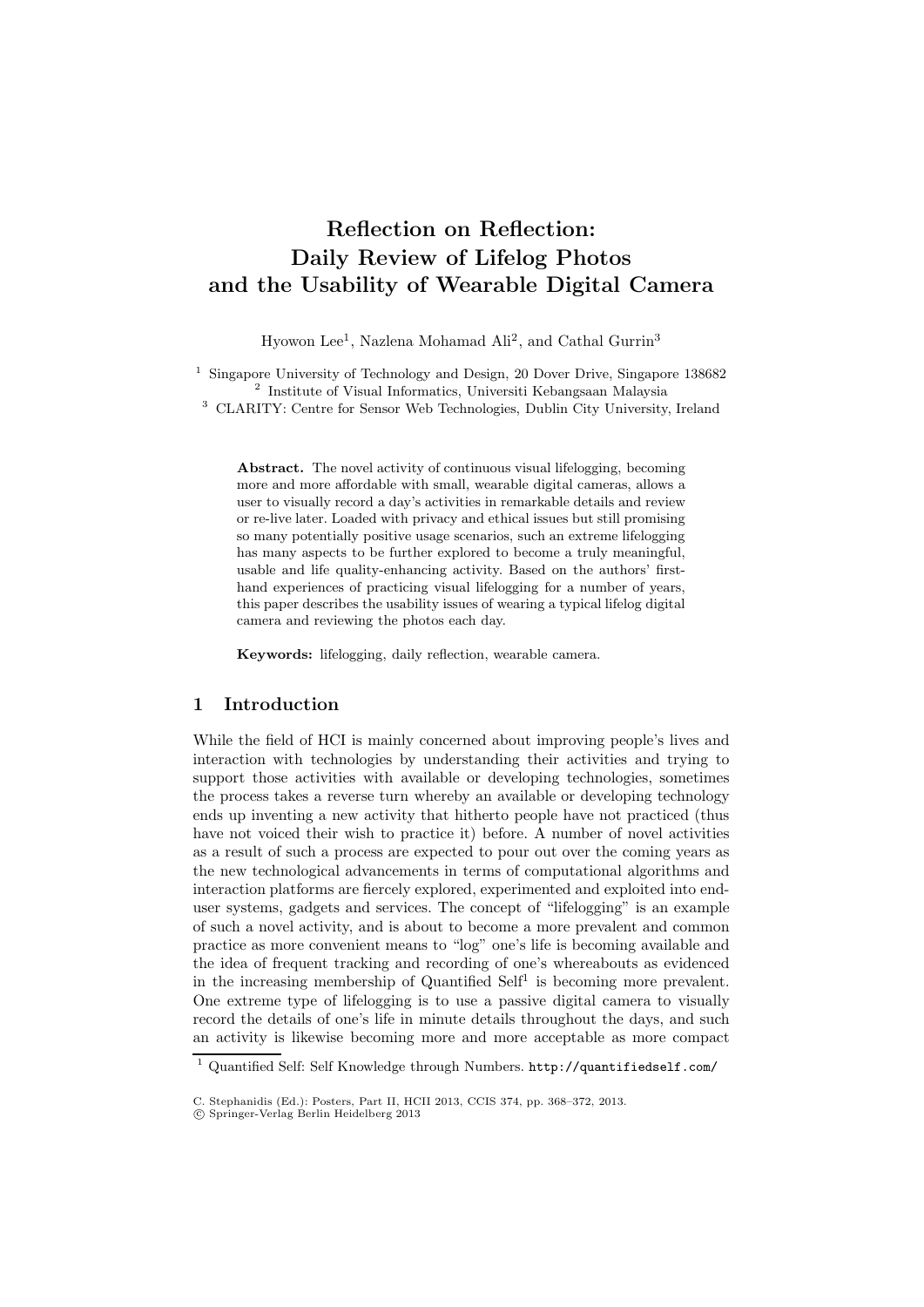and smaller wearable photo capture devices become available in the market and as the community of avid bloggers/tweeters find the value in these capture devices to passively record their daily lives. Many novel usage scenarios of such a visual and continuous lifelogging activities are currently being investigated in different domains, including a memory aid for Alzheimer patients or memoryimpaired people (Harrell 2010), discovering one's lifestyle (Doherty et al. 2011), diagnosing the heart rate irregularity among the elderly (Mohan et al. 2012) and as market research tool (Hughes et al. 2012).

Currently there are no long-term "visual lifeloggers" with photo capture devices other than a minority of dedicated researchers who actually practice the lifelogging activity in order to gain insights and obtain real data from such a practice. Awaiting more convenient wearable digital camera products and more usable and useful software applications to help organise, search, review and relive the daily amassed data, in this paper we describe the authors' experience of practicing the continuous visual lifelogging for over the past 6 years, in terms of the usability of wearing a passive capture device and in terms of reviewing the photos daily.

## 2 Wearability of the Passive Capture Camera

According to Heckel's Law (Derrett 2004) stating that "the quality of the user interface of an appliance is relatively unimportant in determining its adoption by users if the perceived value of the appliance is high," the enormous potential value of the lifelogging activity will likely push the prevalence of such activities in the coming years as the general public starts experimenting and finding the values in their own terms, even if the wearability, usability and other practicalities of practicing the lifelogging activity is not yet at the level where one can conveniently and effortlessly engage in today. However, as better, more convenient, lighter, smaller, more consumer-friendly wearable digital cameras are starting to be marketed and software supporting the access to the collected photos are improved, there certainly will be more uptake of the lifelogging by the general public.

Practicing a photo-based lifelogging activity today means a considerable commitment in terms of wearing the device on a continuous basis. Current form of a wearable digital camera such as SenseCam and Vicon Revue[2](#page-2-0) is a light-weight mini black box with a strap to hang around a user's neck, so that the device itself can dangle in front of the users chest. This causes a number of inconveniences and hindrances in day-to-day activities. For example, when the user walks very fast or runs (e.g. to catch a bus, or going up the stairs quickly), the device around the neck moves like a pendulum often hitting the chest or other nearby walls/objects. When running, one ends up holding the device pressed to the chest in order to avoid such a movement. Those activities that involve the person to bend down can cause similar issues, for example, washing the face,

<span id="page-2-0"></span><sup>2</sup> Vicon Revue: Memories for Life: <http://viconrevue.com>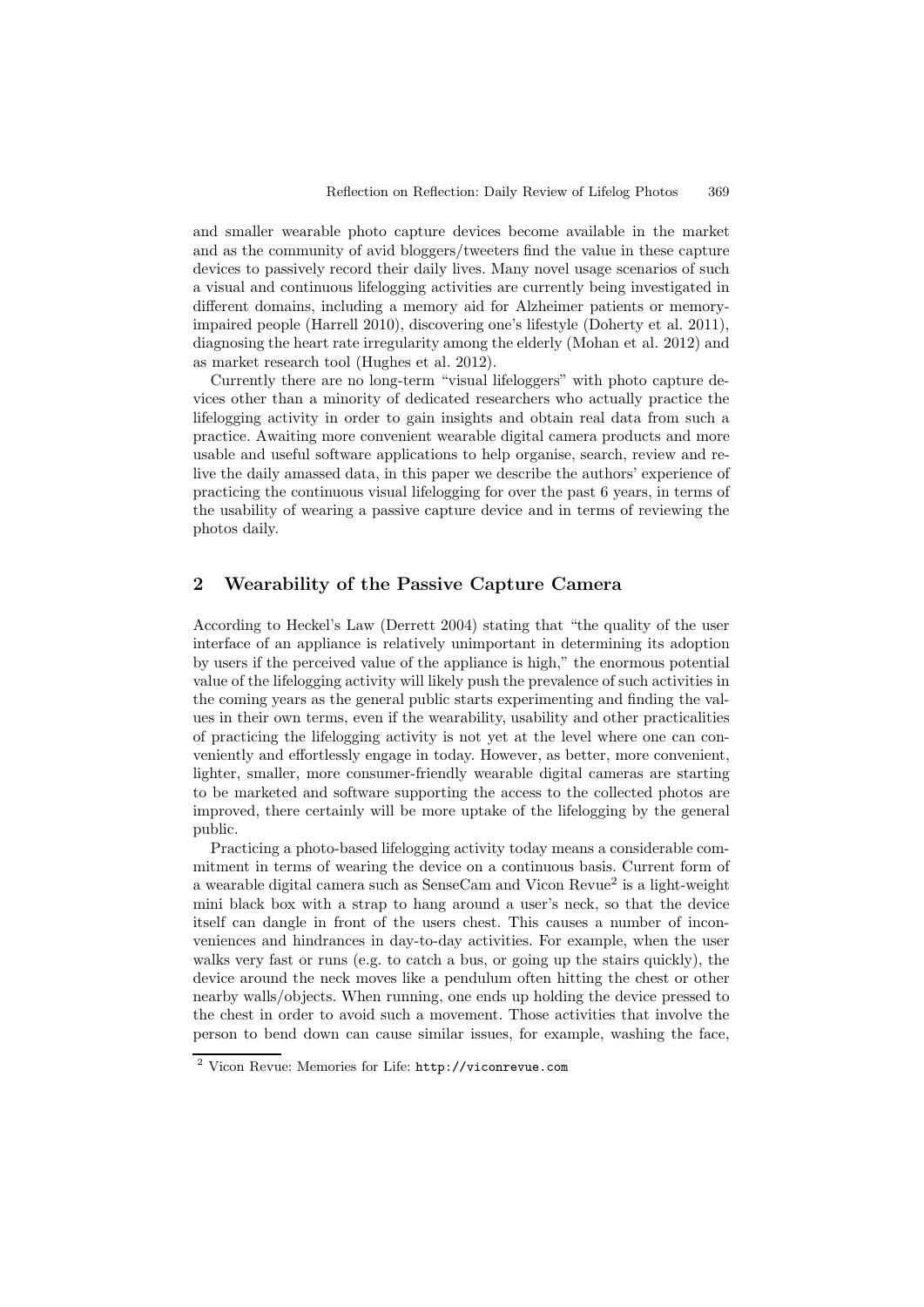#### 370 H. Lee, N. Mohamad Ali, and C. Gurrin

eating, shoe-lacing and picking up something from the ground. Minor inconveniences as these will be felt differently to different people due to many different factors. Other more recent wearable camera products such as Autographer[3](#page-3-0) and Memoto<sup>[4](#page-3-1)</sup> allow the user to clip the device on the collar or chest pocket, avoiding the dangling inconveniences of their predecessors.

Other usability issues of wearing the device worth noting include:

- Going outdoor in the winter time usually means wearing coat or jacket, in which case the user should re-adjust or re-wear the device accordingly;
- As the device is not water-proof, the user needs to take a particular care on a rainy day outdoor or in the bathroom when washing hands or face;
- Whenever the user comes to privacy/security-sensitive areas such as toilet, gym and airport security points, the device has to be taken off and turned off;
- The user needs to be always mindful about any obstacles that might block the camera lens on the device, for example, when using a seat belt in a car, care should be taken that the belt strap does not cover the device lens;

Improving the form factor of the device itself would be half the solution as some of these are outside of the issues of the product itself. Lighter and smaller hardware that will not pull down the clothes when clipped on the chest, water-proof, an easily re-clippable or re-adjustable mechanism, and appropriate privacy and ethical instruments and policies need to be developed to enhance the wearability issues felt today.

## 3 Daily Review and Reflection

One obvious usage scenario for lifelogging without requiring much additional infrastructure or support is a simple daily review of what happened during the day, by the camera wearer going through all the captured photos in the evening. Reviewing what happened during the day, what the wearer did, where she was, whom she met, what she ate, etc. at the end of each day can be a very beneficial and rewarding activity allowing a self-reflection similar to keeping a personal diary but in a visual and far more detailed way, and in a far more consistentlycaptured throughout the day than a diary-keeping could allow.

Currently the software tools that support the daily review of the photos taken by wearable digital camera are those simply presenting all the photos of the day sequentially one by one, as in a slide-show. The number of photos generated by wearing the device on a typical day is between 3,000 and 4,000 depending on the kinds of activities the wearer was engaged in throughout the day, thus going through this amount of photos everyday takes time and requires considerable effort, concentration and patience. Better photo-browsing software specifically tailored for handling and presenting a large number of photos is needed. Use of

<sup>3</sup> OMG Life Autographer: <http://www.autographer.com/>

<span id="page-3-1"></span><span id="page-3-0"></span><sup>4</sup> Memoto Lifelogging Camera: <http://memoto.com/>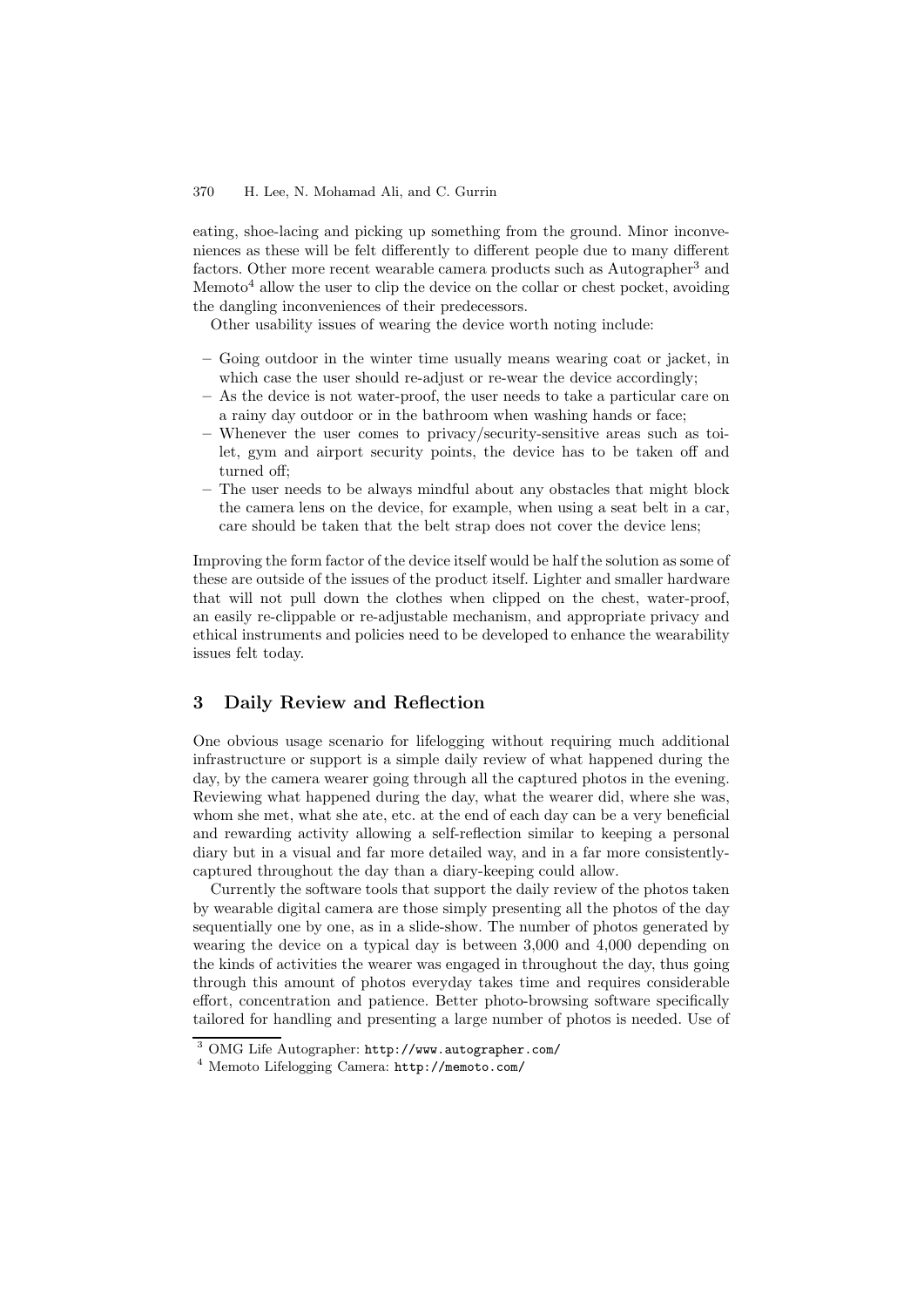computer vision and image understanding techniques to automatically index, annotate and summarise/highlight the large amount of accumulating lifelog photo collection is one of the directions the computational technology community has been exploring over the past few years. Automatically identifying people, places and other objects that appear in the photos and preparing a concise and summarised user-interface (Lee et al. 2008) will help the user more efficiently and conveniently browse the daily lifelog photos over time.

Many small and big events that happen during each day are, by the natural process of forgetfulness, completely forgotten. Furthermore, during the events that happen we focus on things that are at hand, thus unable to notice many of the other aspects of the events that unfold at the time of engagement. For example, when a person is engaged in a conversation with a colleague in the office corridor, she is usually too busy with the conversation to notice other passer-by, new signs beside the door, clothes the colleague is wearing, or any other things that happen or are around at that time. Reviewing that event later allows her to view these other aspects that might be useful or even important in the way that would have been otherwise impossible.

Extending the daily reflection, one could imagine reviewing of a whole year at the end of the year - what has she done this year, what were the important events and what other aspects of those events can she notice when she reviews? Again, facilitating for indexing, annotation and highlighting of the important activities, unusual events or memorable incidents that happened throughout a year will be a powerful end-user support tool for browsing, re-living and reflecting one's life on a longer-term basis.

### 4 Conclusion

Shaping future activities afforded by emerging technological possibilities is a significant and potentially high-impact effort that could transform how we work and play in a major way in the coming years, but many aspects of these shaping can be better understood only after the early adopters start practicing the activity and go through exciting but expensive, cumbersome and inefficient trial-anderror processes. Awaiting for a more prevalent use of wearable digital cameras as a personal daily reflection tool, as a memory aid for the elderly, as an educational and training tool, or as a lifestyle monitoring tool in medicine, we need to go one step ahead by actually practicing the lifelogging activity and identifying and analysing important usability issues of such a tool and suggest how we could enhance the quality of such a potentially useful activity before it happens on a massive scale in the coming years.

#### <span id="page-4-0"></span>References

Derrett, N.: Heckel's law: conclusions from the user interface design of a music appliance - the bassoon. Personal Ubiquitous Comput. 8, 3–4 (2004)